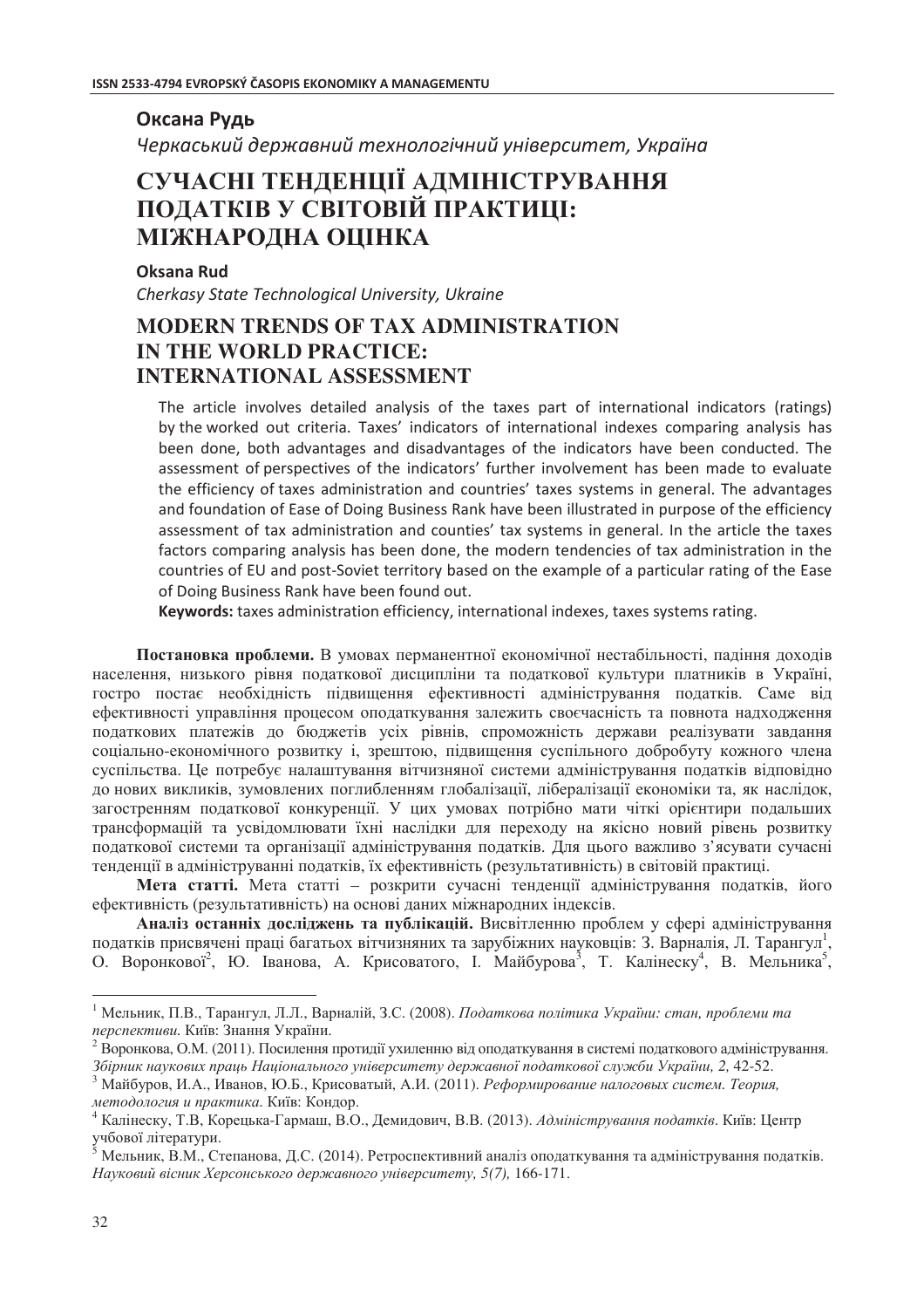Л. Олейнікової<sup>1</sup>, К. Проскури<sup>2</sup>, К. Швабія, Ю. Гусака<sup>3</sup>, Дж. Шлемрода<sup>4</sup> та ін. Незважаючи на наявність ґрунтовних досліджень у сфері адміністрування податків як в Україні, так і за кордоном, недостатньо вивченою залишається оцінка ефективності системи адміністрування податків.

Виклад основного матеріалу. Перетворення, що відбуваються в соціально-економічній та політичній сферах нашої держави зумовлені необхідністю якнайшвидшого подолання негативних наслідків кризових явищ та забезпечення сталого розвитку економіки, неможливі без створення ефективної системи оподаткування, активного співробітництва бізнесу із суспільними інституціями всіх органів державного управління, збалансованості та узгодженості інтересів суспільства та бізнесу. Важлива роль у реалізації цих завдань відводиться податковому адмініструванню.

Необхідність залучення результатів досліджень, оприлюднених міжнародними організаціями та рейтинговими агентствами з метою з'ясування сучасних тенденцій адміністрування податків у світовій практиці, зумовлена низкою чинників. Серед найвпливовіших із них є відмінності, що існують між національними податковими системами, зокрема, у частині класифікації податків; неспівставність статистичних даних країн Європейського Союзу та країн пострадянського простору; відсутність моніторингу податковими органами витрат на адміністрування податків (особливо на рівні платників податків та податкових агентів); переважно епізодичний характер відкритої податкової інформації в багатьох країнах пострадянського простору, що не дозволяє зробити висновки щодо ефективності функціонування податкової системи та адміністрування податків у цих країнах. Тому, на нашу думку, залучення податкових індикаторів міжнародних індексів для оцінки процесів адміністрування податків дозволить здійснювати їх порівняльний аналіз між країнами (їх групами) та визначати сучасні тренди адміністрування податків, здійснювати оцінювання ефективності податкових систем та адміністрування податків на основі достовірної та неупередженої інформації.

Серед міжнародних індексів, результатами яких найчастіше оперують науковці є: Індекс економічної свободи у світі (Інститут Фрайзера (Канада))<sup>5</sup>, Індекс економічної свободи (Wall Street Journal i Heritage Foundation)<sup>6</sup>, Індекс легкості ведення бізнесу (Світовий банк спільно із компанією PriceWaterhouseCoopers)<sup>7</sup>, Індекс світової конкурентоспроможності (Міжнародний інститут розвитку менеджменту, м. Лозанна)<sup>8</sup>, Індекс всесвітньої чесності (незалежна неприбуткова організація Global Integrity)<sup>9</sup>, Індекс реформування інвестиційної політики (ОЕСР)<sup>10</sup>, Індекс глобальної конкурентоспроможності (Всесвітній економічний форум, м. Давос)<sup>11</sup>.

Однак кожен з індексів містить у собі різні індикатори та чинники розвитку податкових систем, вага яких у кожному рейтингу відрізняється, не всі вони в однаковій мірі можуть відображати результативність (ефективність) функціонування національних податкових систем, зокрема в частині адміністрування податків. Тому на початковому етапі дослідження з'ясуємо, які з зазначених вище індексів є найбільш прийнятними для цілей нашого дослідження.

Критеріями відбору індексів для оцінки ефективності адміністрування податків, на нашу думку, мають бути: охопленість країн таким індексом; актуальність даних; наявність окремих податкових індикаторів (чинників), які висвітлюють певні аспекти адміністрування податків у структурі індексу. Детальна характеристика індексів наведена в таблиці 1.

 $\overline{a}$ 

 $^1$  Череп, А.В., Олейникова, Л.Г. (2014). Налоговая политика администрирования с целью детенизации экономики Украины. *Ekonomika. Nauki. Przyrodnicze: pod redakcja Malgorzaty Borkowskiej: GS MEDIA, UL. Walbrzyska 9E.* 52- 314 Wroclaw: Institut Ekonomiczno- Przyrodniczy MarGo z/s w Olesnicy, 11-16.

 $^2$  Проскура, К.П. (2014). Податкове адміністрування в Україні в посткризовий період: ефективність та напрями модернізації. Київ: ТОВ «Емкон».

 $^3$  Швабій, К.І., Гусак, Ю.Д. (2011). Методологічні основи дослідження ефективності функціонування системи адміністрування податків. Вісник НУДПСУ, 4, 12-24.

<sup>4</sup> Keen, M., Slemrod, J. (2017). Optimal tax administration. *Journal of Public Economics, 152,* 133-142. doi:https://doi.org/10.1016/j.jpubeco.2017.04.006

<sup>&</sup>lt;sup>5</sup> Economic Freedom. (n.d.). <https://www.fraserinstitute.org/economic-freedom/map>.

<sup>&</sup>lt;sup>6</sup> Index of Economic Freedom. (n.d.). <http://www.heritage.org/index/>.

<sup>7</sup> DOING BUSINESS Measuring Business Regulations. (n.d.). <http://www.doingbusiness.org/>

<sup>&</sup>lt;sup>8</sup> IMD World Competitiveness Center. (n.d.). <http://www.imd.org/wcc/world-competitiveness-center/> <sup>9</sup> Global Integrity. (n.d.). <http://www.globalintegrity.org/>.

<sup>&</sup>lt;sup>10</sup> South-East Europe Investment Reform Index. (n.d.). <https://www.oecd.org/globalrelations/southeasteuropeinvestmentreformindex.htm>

<sup>&</sup>lt;sup>11</sup> Global Competitiveness Report. (n.d.). <https://www.weforum.org/reports>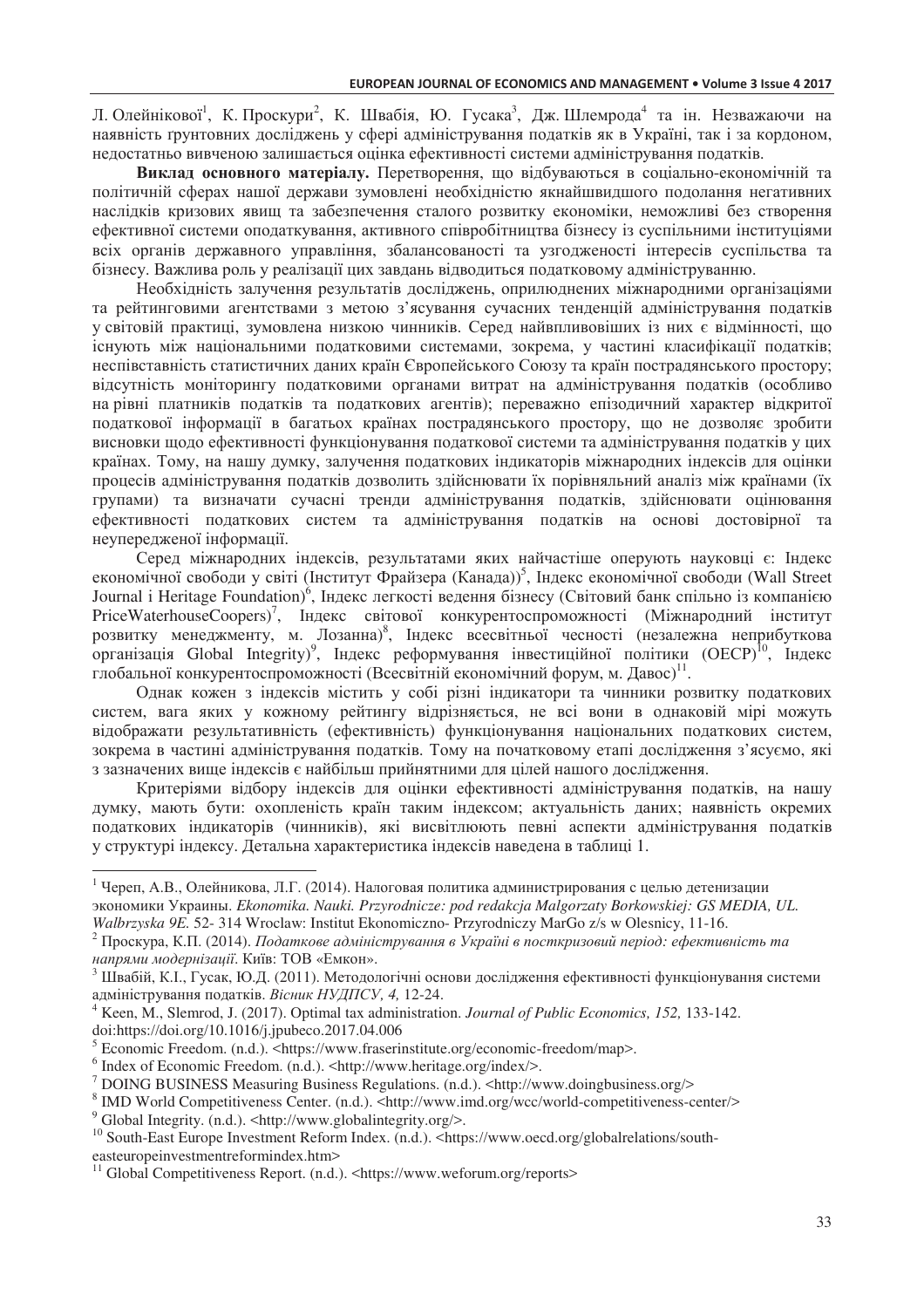Таблиця 1

#### $A$ наліз можливостей залучення міжнародних індексів для оцінки ефективності (результативності) системи адміністрування податків **на рівні національних податкових систем**

| Міжнародний<br>індекс,<br>рейтинг                                                          | Кількість<br>країн,<br>охоплених<br>інлексом<br>(рейтингом)                                    | Актуальні<br>дані                                                              | Початок<br>визначення<br>індексу<br>(рейтингу)<br>та податкових<br>індикаторів    | Податкові індикатори та чинники                                                                                                                                                                                                                                                                                                                                                                                                                                                                                                                                                                                                                                                                                |  |  |
|--------------------------------------------------------------------------------------------|------------------------------------------------------------------------------------------------|--------------------------------------------------------------------------------|-----------------------------------------------------------------------------------|----------------------------------------------------------------------------------------------------------------------------------------------------------------------------------------------------------------------------------------------------------------------------------------------------------------------------------------------------------------------------------------------------------------------------------------------------------------------------------------------------------------------------------------------------------------------------------------------------------------------------------------------------------------------------------------------------------------|--|--|
| $\mathcal{I}$                                                                              | $\overline{2}$                                                                                 | $\mathfrak{Z}$                                                                 | $\overline{4}$                                                                    | 5                                                                                                                                                                                                                                                                                                                                                                                                                                                                                                                                                                                                                                                                                                              |  |  |
| Індекс<br>економічної<br>свободи у світі<br>(Economic<br>Freedom<br>of the World<br>Index) | 157 країн<br>(звіт 2016 р.)                                                                    | дані<br>за 2014 рік<br>(звіт<br>2016 p.)                                       | з 1970 р.<br>(для окремих<br>країн),<br>з 2014 р.<br>(для всіх країн<br>рейтингу) | Втручання уряду: витрати, податки та<br>державний сектор. найвища ставка<br>оподаткування» (Top marginal tax rate):<br>визначається як середнє арифметичне двох<br>показників - 1) «гранична ставка податку на<br>прибуток корпорацій», 2) «гранична ставка<br>оподаткування доходу і фонду заробітної<br>плати та граничний дохід, до якого ці ставки<br>застосовуються.<br>Регулювання. Бізнес-правила. Витрати часу<br>на дотримання податкової дисципліни<br>(Cost of tax compliance).<br>Свобода зовнішньої торгівлі. Податки на<br>зовнішню торгівлю: частка податків на<br>зовнішню торгівлі, як відсоток від експорту та<br>імпорту, середня тарифна ставка, стандартне<br>відхилення тарифних ставок. |  |  |
| Індекс легкості<br>ведення бізнесу<br>(Ease of Doing<br>Business Index)                    | 190 країн<br>(звіт 2017 р.)                                                                    | дані за<br>2015-2016<br>рр. станом<br>на 1 червня<br>2016 р. (звіт<br>2017 p.) | з 2001 р.                                                                         | Сплата податків: кількість податкових<br>платежів (Tax payments), часові витрати на<br>розрахунок податків, їх сплату та заповнення<br>податкової звітності (Time), загальна<br>податкова ставка (% комерційного прибутку<br>підприємства) (Total tax rate), індекс процедур<br>після подачі звітності та сплати податків<br>(Postfiling index).                                                                                                                                                                                                                                                                                                                                                               |  |  |
| Індекс світової<br>конкуренто-<br>спроможності<br>(IMD World<br>Competitiveness)           | 63 країни<br>(звіт 2017 р.)                                                                    | дані<br>за 2017 р.<br>(звіт<br>2017 p.)                                        | з 1989 р.                                                                         | Ефективність уряду. Фіскальна політика:<br>суми податкових надходжень податку на<br>доходи фізичних осіб, корпоративних<br>податків, непрямих податків, податків на<br>власність та капітал, соціальних відрахувань,<br>фактичні ставки оподаткування доходів<br>фізичних осіб, прибутку підприємств, ставки<br>податку на споживання, соціальних<br>відрахувань, сплачуваних робітником та<br>сплачуваних роботодавцем, реальні<br>персональні та корпоративні податки,<br>уникнення від сплати податків.                                                                                                                                                                                                     |  |  |
| Індекс<br>економічної<br>свободи (Index<br>of Economic<br>Freedom)                         | 186 країн<br>(зних 6 не<br>оцінювались)<br>(звіт 2017 р.)<br>станом<br>на 30 червня<br>2016 p. | дані<br>за 2015-<br>2016 pp.<br>(звіт<br>2017 p.)                              | з 1995 р.                                                                         | Фіскальна (податкова) свобода.<br>Базова ставка оподаткування доходів фізичних<br>осіб, базова ставка оподаткування прибутку<br>підприємств, сума податкових надходжень<br>у % до ВВП, державні витрати у ВВП,<br>дефіцит бюджету та державний борг.<br>Визначається як окремий індикатор із<br>відповідним рейтингом, від 0 до 100, причому,<br>показник 100 відповідає максимальній свободі.                                                                                                                                                                                                                                                                                                                 |  |  |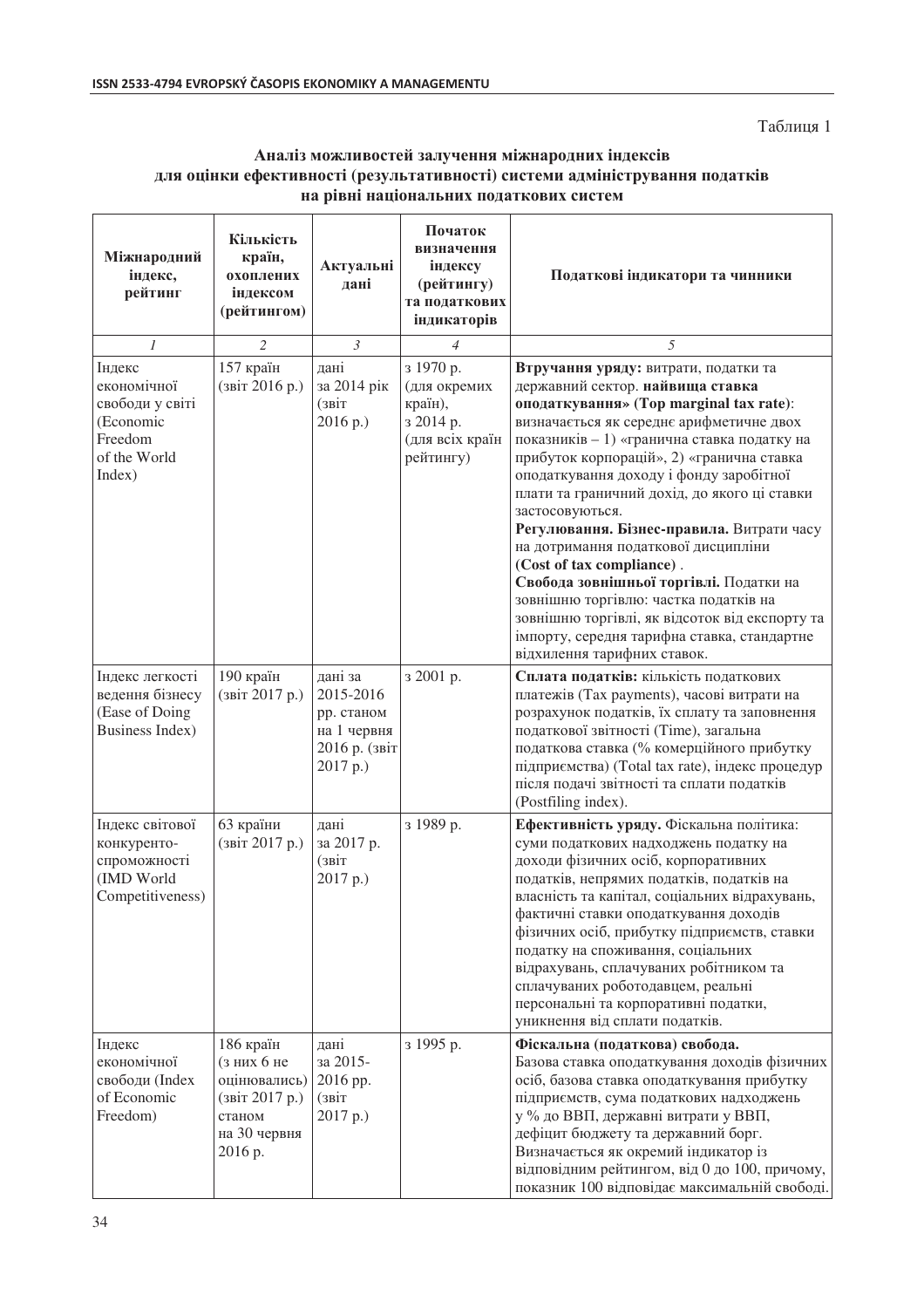Продовження таблиці 1

| $\mathcal{I}$                                                                                   | $\overline{\mathcal{L}}$                                                                                                                                                                                 | $\mathcal{E}$                                     | $\overline{\mathcal{A}}$ | - - - - - - - - - - - - - - - - - - - -<br>$\overline{5}$                                                                                                                                                                                                                                                                                                                                                                                                                                                                                                                                                                                                       |
|-------------------------------------------------------------------------------------------------|----------------------------------------------------------------------------------------------------------------------------------------------------------------------------------------------------------|---------------------------------------------------|--------------------------|-----------------------------------------------------------------------------------------------------------------------------------------------------------------------------------------------------------------------------------------------------------------------------------------------------------------------------------------------------------------------------------------------------------------------------------------------------------------------------------------------------------------------------------------------------------------------------------------------------------------------------------------------------------------|
| Індекс<br>всесвітньої<br>чесності<br>(Global<br>Integrity Index)                                | нерегулярний,<br>складався для<br>окремих країн,<br>у зв'язку з<br>перезапуском<br>рейтингу<br>складався<br>для 2 країн<br>у 2012-му році<br>та 3 країн<br>у 2013 році,<br>після 2013-го<br>не складався | з 2013 р. не<br>складається                       | 2006-2013 pp.            | Урядовий нагляд та регулювання. Податки<br>та мита: наявність національного податкового<br>органу, ефективність роботи національного<br>податкового органу (професійність персоналу<br>податкового органу, регулярність<br>фінансування податкового органу),<br>застосування податкового законодавства на<br>рівних умовах та без дискримінації, наявність<br>національного органу з мит та акцизів,<br>ефективність роботи органу з мит та акцизів<br>(професійність персоналу органу з мит та<br>акцизів, регулярність фінансування органу<br>з мит та акцизів), застосування митного та<br>акцизного законодавства на рівних умовах та<br>без дискримінації. |
| Індекс<br>реформування<br>інвестиційної<br>політики<br>(Investment<br>Reform Index)             | 10<br>(останній звіт<br>2010 p.)                                                                                                                                                                         | з 2010 р. не<br>складається                       | 2006-2010 pp.            | Податкова політика. Податкова політика та<br>законодавство: встановлена законом ставка<br>оподаткування прибутку підприємств, схема<br>податкового стимулювання, система угод про<br>уникнення подвійного оподаткування,<br>трансфертне ціноутворення, податкові знижки<br>на амортизацію, перенесення збитків на<br>майбутні балансові періоди.                                                                                                                                                                                                                                                                                                                |
| Індекс<br>глобальної<br>конкуренто-<br>спроможності<br>(The Global<br>Competitiveness<br>Index) | 138<br>$(2016 - 2017)$<br>pp.)                                                                                                                                                                           | дані<br>за 2016-<br>2017 pp.<br>(звіт<br>2017 p.) | з 2004 р.                | Ефективність ринку: вплив оподаткування на<br>стимули до інвестування; загальна ставка<br>оподаткування» (у % від прибутку.<br>Ефективність ринку праці: вплив<br>оподаткування на стимули до праці                                                                                                                                                                                                                                                                                                                                                                                                                                                             |

Найбільшу кількість країн охоплюють такі індекси: Індекс легкості ведення бізнесу – 190 країн, Індекс економічної свободи - 186 країн, Індекс економічної свободи у світі - 153 країни, Індекс економічної свободи у світі – 157 країн. Серед розглянутих вище індексів Україна входить до Індексу економічної свободи у світі (з 1995-го року), Індексу легкості ведення бізнесу (з 2006-го), Індексу світової конкурентоспроможності (з 2007-го), Індексу економічної свободи (з 1995-го), Індексу всесвітньої чесності (у 2007, 2009, 2011 роках), Індексу глобальної конкурентоспроможності (з 2001го). Найбільший період дослідження мають: Індекс економічної свободи у світі (з 1970 року), Індекс світової конкурентоспроможності (з 1989 року), Індекс економічної свободи (з 1995 року).

Відповідно до даних останніх звітів, оприлюднених у рамках аналізованих індексів, за критерієм «актуальні дані» лідирує Індекс світової конкуренто-спроможності (у звіті 2017 року використано дані за 2017 рік), на другому місці – Індекс глобальної конкурентоспроможності (при підготовці звіту за 2017 рік використано дані за 2016–2017 роки), третє місце розділяють між собою Індекс економічної свободи та Індекс легкості ведення бізнесу (формально дані індексів оприлюднюються за 2017 рік, однак дані для визначення індикаторів використовуються за 2015– 2016 роки з уточненням станом на 30 та 1 червня 2016 року відповідно).

Проаналізуємо окремі податкові індикатори та чинники в рамках цих індексів.

*Індекс економічної свободи у світі*. Основними податковими індикаторами цього індексу є «втручання уряду»: витрати, податки та державний сектор, «регулювання», «бізнес-правила» та «свобода зовнішньої торгівлі». Перевагою цього індексу є те, що в рамках індикатора «бізнесправила» виокремлюється чинник «вартість дотримання податкового законодавства», що може бути використаним як складник показника результативності адміністрування податків. Недоліком цього індексу є те, що чинники індикатора «втручання уряду» могли б разом із вартістю дотримання податкового законодавства використовуватись як складники показника результативності функціонування податкової системи, однак вони входять до різних індикаторів, що ускладнює це.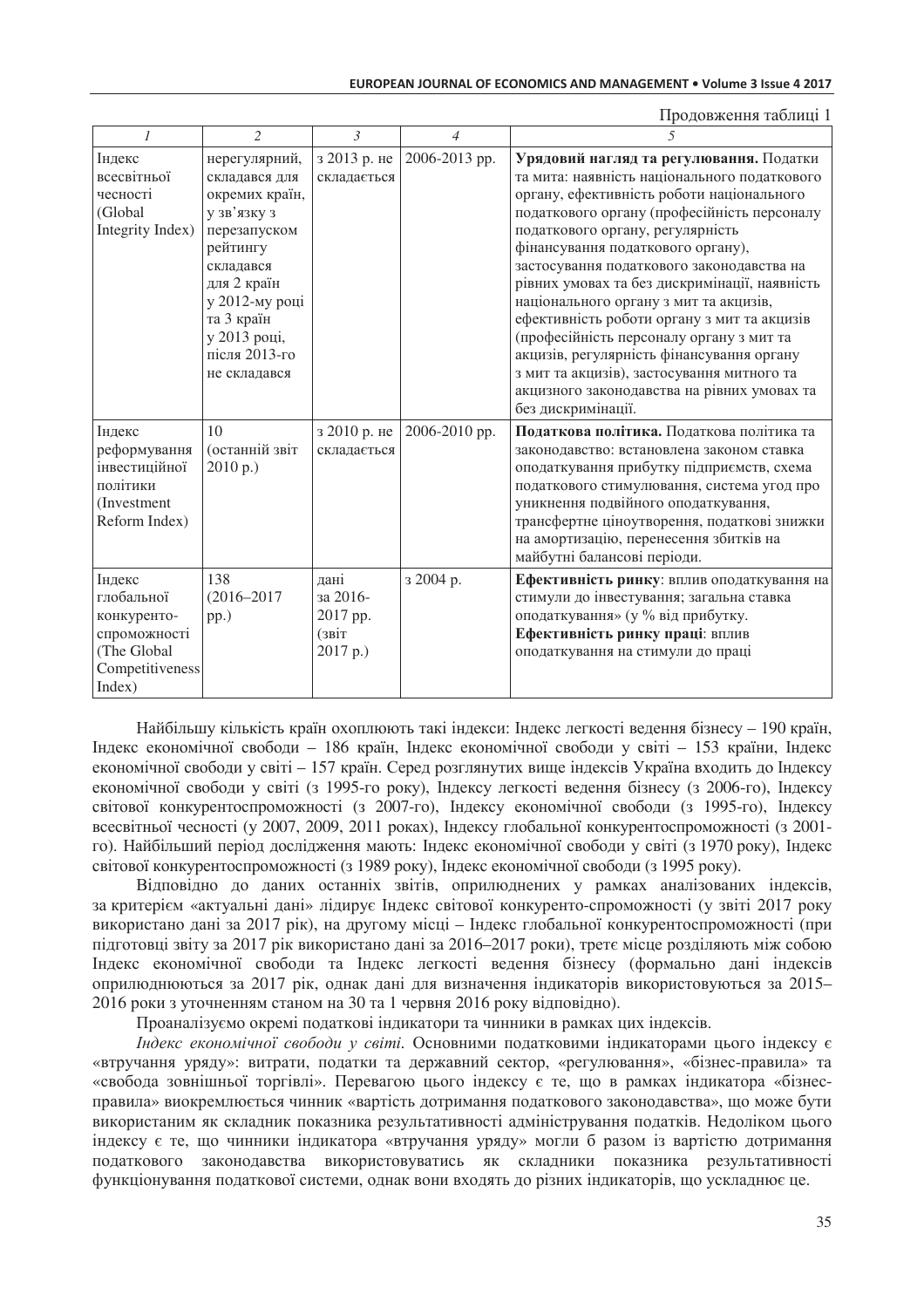#### ISSN 2533-4794 EVROPSKÝ ČASOPIS EKONOMIKY A MANAGEMENTU

*Індекс легкості ведення бізнесу*. У рамках індикатору «Сплата податків» найбільш широко використовуються податкові чинники: кількість податкових платежів, часові витрати на розрахунок податків, їх сплату та заповнення податкової звітності, індекс процедур після подачі звітності та сплати податків. Крім того, перевагою цього індексу є те, що кожен із цих чинників має свій окремий рейтинг, що дозволяє об'єктивно оцінювати вплив кожного з них на результат функціонування полаткової системи окремої країни. Волночас, такі полаткові чинники як кількість податкових платежів, часовий чинник та індекс процедур після подачі звітності та сплати податків можна розглядати як складники показника ефективності (результативності) адміністрування податків. Недоліком цього індексу є те, що індекс процедур після подачі звітності та сплати податків визначається лише з 2015-2016 рр. (звіт 2017 р.).

Індекс світової конкурентоспроможності. Податкові чинники входять до індикатору «Ефективність уряду» й не мають окремого місця в рейтингу, що ускладнює оцінювання ефективності функціонування податкової системи та адміністрування податків.

Індекс економічної свободи. Фіскальна (податкова) свобода визначається як окремий індикатор із рейтингом (від 0 до 100), показник 100 відповідає максимальній податковій свободі. Такий підхід дозволяє визначати ефективність функціонування податкової системи в цілому, однак податкових чинників, які б безпосередньо відображали затратність, фіскальну ефективність податкової системи чи ефективність діяльності податкових органів, не містить.

Індекс всесвітньої чесності. У межах індикатора «урядовий нагляд та регулювання» здійснюється оцінка ефективності роботи податкових органів, що дозволяє використовувати цей показник як один зі складників оцінки ефективності податкового адміністрування. Чинник «податки та мита» має окремий рейтинг, що дає підстави для його використання з метою оцінювання ефективності податкової системи. Недоліком цього індексу є не регулярний характер визначення рейтингу, обмежена кількість країн, охоплених цим рейтингом та припинення визначення рейтингу в рамках цього індексу з 2013 року.

Індекс реформування інвестиційної політики. У рамках індикатору «Податкова політика» оцінюється податкова політика та законодавство країн, охоплених індексом. Такий підхід дозволяє визначати ефективність функціонування податкової системи в цілому, однак податкових чинників, які б безпосередньо відображали ефективність (результативність) адміністрування податків не містить. Рейтинг складався для країн Південно-Східної Європи в період 2006-2010 рр., на даний час рейтинг не визначається.

Індекс глобальної конкурентоспроможності. В індикатор «ефективність ринку» входять такі податкові чинники: вплив оподаткування на стимули до інвестування (оцінюється в балах від 1 до 7) та загальна ставка оподаткування (у% від прибутку). Крім цього в індикатор ефективність ринку праці входить чинник вплив оподаткування на стимули до праці (оцінюється від 1 до 7). Водночас, у рамках цього індексу виділяються найбільш проблематичні фактори ведення бізнесу в країні, серед яких зокрема оцінюються податкові ставки, податкові правила.

За результатами проведеного аналізу можемо зробити висновок, що з метою оцінки ефективності функціонування податкових систем та, зокрема, ефективності адміністрування податків на рівні окремих країн доцільно скористатися даними, що оприлюднюються в межах Індексу легкості ведення бізнесу (таблиця 2, 3).

Переваги його використання, порівнюючи з іншими міжнародними індексами, зумовлюються найбільшою охопленістю країн цим індексом (190), достатньо значним періодом дослідження, актуальністю даних, наявністю окремих податкових чинників, що характеризують затратність адміністрування податків. Водночас, зазначимо, що в попередніх дослідженнях<sup>1</sup> ми прийшли до висновку, що рейтинговий показник податкової системи є ефектом, результатом функціонування національної податкової системи і з огляду на це, розглядати даний показник як ефективність податкової системи чи адміністрування податків повною мірою не можливо.

Проаналізуємо динаміку окремих показників за групами країн: ЄС-15, нові члени ЄС та країни пострадянського простору за період 2012-2016 рр.

<sup>&</sup>lt;sup>1</sup> Рудь, О., Снитюк, О. (2014). Оцінювання ефективності податкового адміністрування у системі міжнародних індексів та рейтингів. Збірник наукових праць Черкаського державного технологічного університету. Серія: Економічні науки, Вип. 36(2.1), 83-93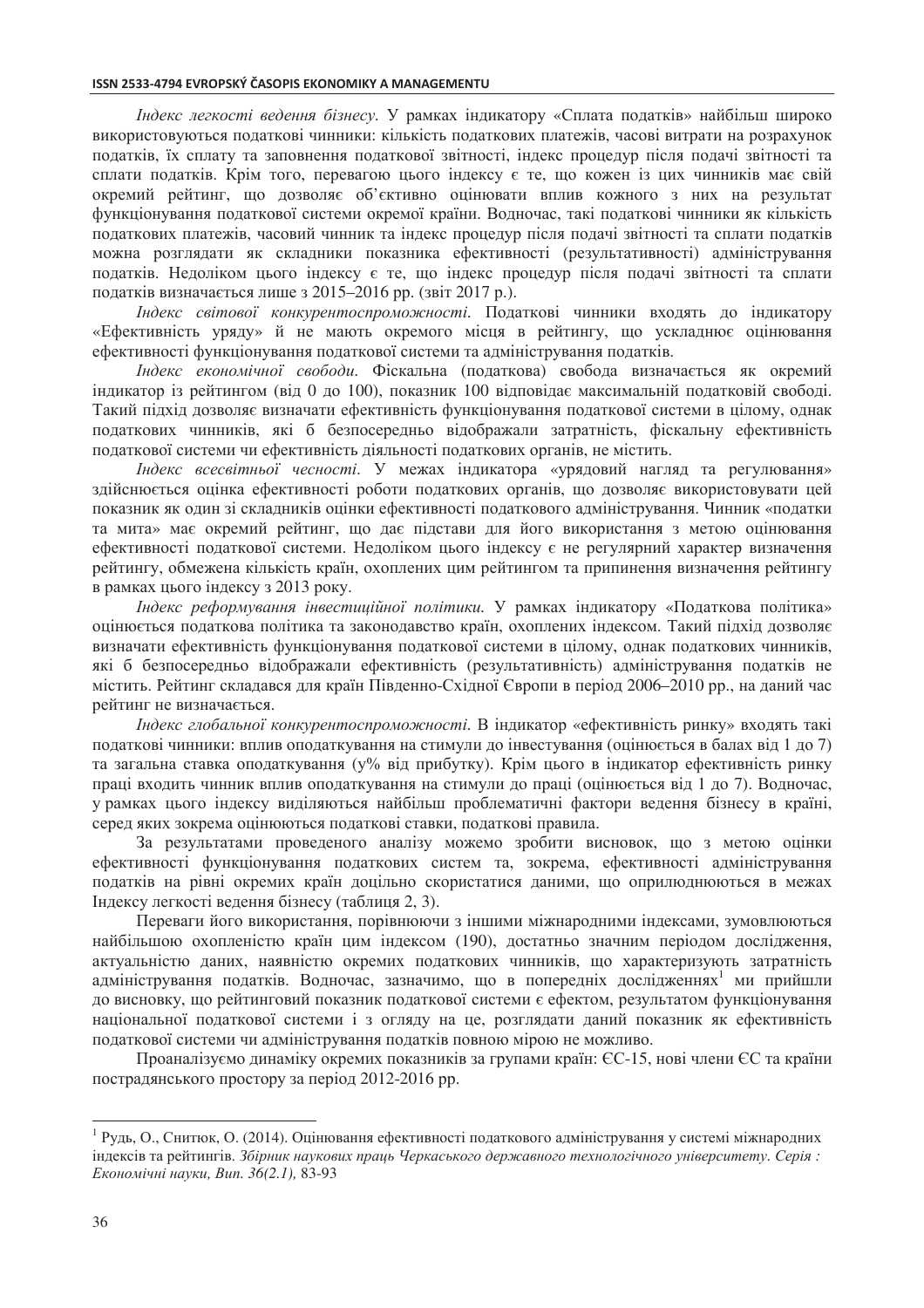Таблиця 2

### Динаміка чинників процесу оподаткування за групами країн у 2012-2016 рр.

|                                                         | Рейтинг       |                  | Виплати (кількість) |                  |                        | Час (години)     |               |                  | Загальна податкова |               |                  |                |
|---------------------------------------------------------|---------------|------------------|---------------------|------------------|------------------------|------------------|---------------|------------------|--------------------|---------------|------------------|----------------|
| Країни                                                  | оподаткування |                  |                     |                  |                        |                  |               |                  | ставка, %          |               |                  |                |
|                                                         | 2012-<br>2013 | $2015 -$<br>2016 | $+/-$               | 2012-<br>2013    | $2015 -$<br>2016       | $+/-$            | 2012-<br>2013 | $2015 -$<br>2016 | $+/-$              | 2012-<br>2013 | $2015 -$<br>2016 | $+/-$          |
| Країни ЄС - 15                                          |               |                  |                     |                  |                        |                  |               |                  |                    |               |                  |                |
| Австрія                                                 | 79            | 42               | $-37$               | 12               | 12                     | $\boldsymbol{0}$ | 166           | 131              | $-35$              | 52,4          | 51,6             | $-0,8$         |
| Бельгія                                                 | 76            | 66               | $-10$               | 11               | 11                     | $\theta$         | 160           | 161              | 1                  | 57,5          | 58,7             | 1,2            |
| Великобританія                                          | 14            | 10               | $-4$                | $8\,$            | $8\,$                  | $\boldsymbol{0}$ | 110           | 110              | $\overline{0}$     | 34            | 30,9             | $-3,1$         |
| Нідерланди                                              | 28            | 20               | $-8$                | 9                | 9                      | $\overline{0}$   | 123           | 119              | $-4$               | 39,3          | 40,4             | 1,1            |
| Греція                                                  | 53            | 64               | 11                  | $\,8\,$          | $\,8\,$                | $\boldsymbol{0}$ | 193           | 193              | $\boldsymbol{0}$   | 44            | 50,7             | 6,7            |
| Данія                                                   | 12            | $\overline{7}$   | $-5$                | 10               | 10                     | $\boldsymbol{0}$ | 130           | 130              | $\boldsymbol{0}$   | 27            | 25               | $-2$           |
| Ірландія                                                | $\sqrt{6}$    | 5                | $-1$                | 9                | $\overline{9}$         | $\boldsymbol{0}$ | 80            | 82               | $\mathfrak{2}$     | 25,7          | 26               | 0,3            |
| Іспанія                                                 | 67            | 37               | $-30$               | $\, 8$           | $\,$ 8 $\,$            | $\boldsymbol{0}$ | 167           | 152              | $-15$              | 58,6          | 49               | $-9,6$         |
| Італія                                                  | 138           | 126              | $-12$               | 15               | 14                     | $-1$             | 269           | 240              | $-29$              | 65,8          | 62               | $-3,8$         |
| Люксембург                                              | 15            | 16               | $\mathbf{1}$        | 23               | 23                     | $\overline{0}$   | 55            | 55               | $\boldsymbol{0}$   | 20,7          | 20,8             | 0,1            |
| Німеччина                                               | 89            | 48               | $-41$               | $\overline{9}$   | 9                      | $\boldsymbol{0}$ | 218           | 218              | $\boldsymbol{0}$   | 49,4          | 48,9             | $-0,5$         |
| Португалія                                              | 81            | 38               | $-43$               | $8\,$            | $8\,$                  | $\boldsymbol{0}$ | 275           | 243              | $-32$              | 42,3          | 39,8             | $-2,5$         |
| Фінляндія                                               | 21            | 13               | $-8$                | $8\,$            | 8                      | $\overline{0}$   | 93            | 93               | $\overline{0}$     | 39,8          | 38,1             | $-1,7$         |
| Франція                                                 | 52            | 63               | 11                  | $\overline{7}$   | $8\,$                  | $\mathbf{1}$     | 132           | 139              | $\overline{7}$     | 64,7          | 62,8             | $-1,9$         |
| Швеція                                                  | 41            | 28               | $-13$               | $\overline{4}$   | 6                      | $\overline{2}$   | 122           | 122              | $\boldsymbol{0}$   | 52            | 49,1             | $-2,9$         |
| Середнє                                                 | 51,5          | 38,9             | $-12,63$            | 9,9              | 10,1                   | 0,17             | 152,9         | 145,9            | $-7,03$            | 44,9          | 43,6             | $-1,31$        |
|                                                         |               |                  |                     |                  | Країни - нові члени ЄС |                  |               |                  |                    |               |                  |                |
| Болгарія                                                | 81            | 83               | $\overline{2}$      | 13               | 14                     | $\mathbf{1}$     | 454           | 453              | $-1$               | 27,7          | 27               | $-0,7$         |
| Естонія                                                 | 32            | 21               | $-11$               | $\tau$           | $\,$ 8 $\,$            | $\mathbf{1}$     | 81            | 84               | $\mathfrak{Z}$     | 49,4          | 48,7             | $-0,7$         |
| Кіпр                                                    | 33            | 34               | 1                   | 30               | 28                     | $-2$             | 147           | 127              | $-20$              | 22,5          | 24,7             | 2,2            |
| Латвія                                                  | 49            | 15               | $-34$               | $\boldsymbol{7}$ | $\tau$                 | $\overline{0}$   | 264           | 168,5            | $-95,5$            | 35,9          | 35,9             | $\theta$       |
| Литва                                                   | 56            | 27               | $-29$               | 11               | 11                     | $\boldsymbol{0}$ | 175           | 171              | $-4$               | 43,1          | 42,7             | $-0,4$         |
| Мальта                                                  | 27            | 33               | 6                   | $\overline{7}$   | $\,$ 8 $\,$            | $\mathbf{1}$     | 139           | 139              | $\overline{0}$     | 41            | 43,8             | 2,8            |
| Польща                                                  | 113           | 47               | $-66$               | 18               | $\tau$                 | $-11$            | 286           | 271              | $-15$              | 41,6          | 40,4             | $-1,2$         |
| Румунія                                                 | 134           | $\overline{50}$  | $-84$               | 39               | 14                     | $-25$            | 200           | 161              | $-39$              | 42,9          | 38,4             | $-4,5$         |
| Словаччина                                              | 102           | 56               | $-46$               | 20               | $\,$ 8 $\,$            | $-12$            | 207           | 192              | $-15$              | 47,2          | 51,6             | 4,4            |
| Словенія                                                | 54            | 24               | $-30$               | 11               | 10                     | $-1$             | 260           | 245              | $-15$              | 32,5          | 31               | $-1,5$         |
| Угорщина                                                | 124           | 77               | $-47$               | 12               | 11                     | $-1$             | 277           | 277              | $\boldsymbol{0}$   | 49,7          | 46,5             | $-3,2$         |
| Хорватія                                                |               | 49               | 49                  |                  | 31                     | 31               |               | 206              | 206                |               | 20,9             | 20,9           |
| Чехія                                                   | 122           | 53               | $-69$               | 8                | $\,$ 8 $\,$            | $\overline{0}$   | 413           | 234              | $-179$             | 48,1          | 50               | 1,9            |
| Середнє                                                 | 77,3          | 43,8             | $-33,53$            | 15,3             | 12,7                   | $-2,61$          | 241,9         | 209,9            | $-32,02$           | 40,1          | 38,6             | $-1,52$        |
| Країни пострадянського простору (крім країн Прибалтики) |               |                  |                     |                  |                        |                  |               |                  |                    |               |                  |                |
| Азербайджан                                             | 77            | 40               | $-37$               | 18               | 6                      | $-12$            | 214           | 195              | $-19$              | 40            | 39,8             | $-0,2$         |
| Білорусь                                                | 133           | 99               | $-34$               | 10               | 7                      | $-3$             | 319           | 176              | $-143$             | 54            | 54,8             | 0,8            |
| Вірменія                                                | 103           | 88               | $-15$               | 10               | 14                     | $\overline{4}$   | 380           | 313              | $-67$              | 38,8          | 18,5             | $-20,3$        |
| Грузія                                                  | 29            | $22\,$           | $-7$                | 5                | 5                      | $\boldsymbol{0}$ | 280           | 270              | $-10$              | 16,4          | 16,4             | $\overline{0}$ |
| Казахстан                                               | 18            | 60               | 42                  | $\overline{7}$   | $\overline{7}$         | $\boldsymbol{0}$ | 188           | 178              | $-10$              | 28,6          | 29,2             | 0,6            |
| Киргизстан                                              | 127           | 148              | 21                  | 51               | 51                     | $\boldsymbol{0}$ | 210           | 225              | 15                 | 33,4          | 29               | $-4,4$         |
| Молдова                                                 | 95            | 31               | $-64$               | 31               | 10                     | $-21$            | 181           | 181              | $\mathbf{0}$       | 40,4          | 40,4             | $\overline{0}$ |
| Росія                                                   | 56            | 45               | $-11$               | $\boldsymbol{7}$ | $\tau$                 | $\overline{0}$   | 177           | 168              | $-9$               | 50,7          | 47,4             | $-3,3$         |
| Таджикистан                                             | 178           | 140              | $-38$               | 69               | 12                     | $-57$            | 224           | 258              | 34                 | 86            | 65,2             | $-20,8$        |
| Узбекистан                                              | 168           | 138              | $-30$               | 41               | 46                     | 5                | 205           | 192,5            | $-12,5$            | 99,3          | 38,1             | $-61,2$        |
| Україна                                                 | 164           | 84               | $-80$               | 28               | 5                      | $-23$            | 390           | 355,5            | $-34,5$            | 54,9          | 51,9             | $-3$           |
| Середнє                                                 | 104,4         | 81,4             | $-23,04$            | 25,2             | 15,5                   | $-9,75$          | 251,6         | 228,4            | $-23,24$           | 49,3          | 39,2             | $-10,15$       |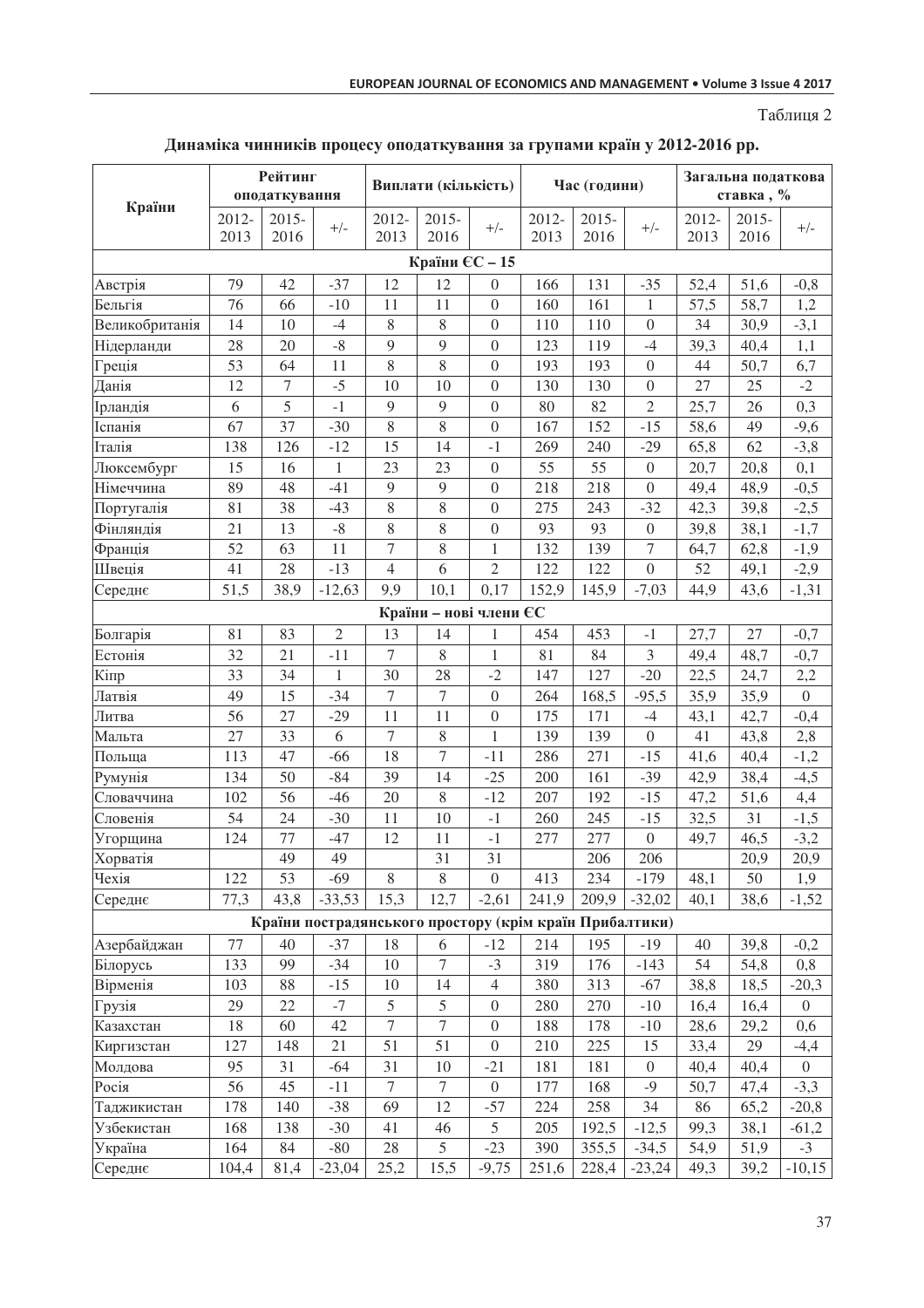Таблиня 3

| Країни                                                           | Рейтинг<br>оподаткування | Виплати<br>(кількість) | Час (години) | Загальна<br>податкова<br>ставка, % |  |
|------------------------------------------------------------------|--------------------------|------------------------|--------------|------------------------------------|--|
| Країни $CC - 15$                                                 | $-24.47$                 | 2,02                   | $-4,58$      | $-2,90$                            |  |
| Країни - нові члени ЄС                                           | $-43,34$                 | $-16,99$               | $-13,23$     | $-3.74$                            |  |
| Країни<br>пострадянського<br>простору<br>(крім країн Прибалтики) | $-22,03$                 | $-38.49$               | $-9,22$      | $-20,49$                           |  |

Темп приросту середніх значень чинників процесу оподаткування за групами країн у 2012-2016 рр., %

Динаміка середніх значень аналізованих показників свідчить про найбільші позитивні зрушення у сфері оподаткування в країнах – нових членах ЄС. Зокрема, за період 2012–2016 рр. середнє значення рейтингу по цій групі країн зменшилось із 77,3 до 43,8, або на 43,34 % цьому сприяло спрощення податкового законодавства та вдосконалення адміністрування податків (вдосконалення процедури подання електронної податкової звітності та сплати податків), завдяки цьому, час, необхідний для розрахунку та сплати податків зменшився в середньому на 32.02 години або на 13.23 % (найкращих результатів за цим показником вдалося досягти Чехії з економією часу в 179 годин, Латвії –95,5 годин, Румунії – 39 годин). Кількість податкових платежів у країнах – нових членах ЄС зменшилася на 2,61 або на 16,99%, а найбільш сприятливі умови для платників за цим критерієм влалося створити Польші та Латвії – 7 полаткових платежів за рік. Естонії. Чехії. Словаччині та Мальті - по 8 податкових платежів на рік. Найбільших результатів за цим чинником протягом аналізованого періоду досягнуто в Румунії (-25 платежів), Словаччині (-12 платежів) та Польщі (-11 платежів). Показник «загальна податкова ставка» за аналізований період по цій групі країн зазнав найменших змін відносно інших чинників процесу оподаткування, її середнє значення зменшилося на 3,74 %. Для більшості країн цієї групи (Болгарія, Естонія, Литва, Польща, Румунія, Словенія, Угорщина) характерним було зменшення цього показника. Зокрема, найменших змін він зазнав у Литві - на 0,4%, найбільших у Румунії на 4,5%. Лише в чотирьох країнах із групи навантаження на комерційний прибуток підприємств за цей період збільшилось: найменше в Чехії на 1,9 %, найбільше в Словаччині – на 4,4 %.

Незважаючи на те, що динамічні зрушення у сфері оподаткування в країнах ЄС-15, є значно меншими, порівняно з країнами-новими членами ЄС, ця група країн зберігає лідируючі позиції в рейтингу (середнє місце в рейтингу - 38,9). Серед країн ЄС-15 лідером у рейтингу оподаткування є Ірландія, яка займає п'яте місце. Високі місця в рейтингу серед країн цієї групи посідають також Данія (7 місце), Великобританія (10 місце), Люксембург (16 місце). Найнижче місце серед країн цієї групи в Італії (126 місце в рейтингу). За останні 5 років для країн ЄС – 15 характерні найменші зміни в динаміці чинників процесу оподаткування: податкове навантаження на прибуток компаній зменшилось не суттєво – на 2,9 %, час на виконання податкових зобов'язань зменшився на 4,58 %, на відміну від інших груп країн, кількість податкових платежів збільшилась на 2,02%. Порівняно з іншими групами країн, вони мають найменші значення (виняток становить загальна податкова ставка – 43,6%). У переважної більшості країн цієї групи кількість податкових платежів у 2015-2016 рр. не перевищувала 10, найменшою вона була у Швеції (4 виплати), а найбільшою в Люксембурзі - 23. Час, необхідний для розрахунку та сплати податків підприємствами країн €С-15 в середньому становив 145,9 годин на рік та мав позитивну тенденцію до зменшення протягом аналізованого періоду. Найменше часу на розрахунок та сплату податків підприємства витрачали в Люксембурзі (55 годин), Ірландії (82 години), Фінляндії (93 години), найбільше у Португалії (243 години), Італії (240 годин), Німеччині 218 (годин). Незважаючи на поступове зменшення податкового навантаження на комерційний прибуток підприємств, у 2015–2016 рр. воно було найвищим серед аналізованих країн.

Країнам пострадянського простору (крім країн Прибалтики) теж вдалося досягти позитивних змін у рейтингу оподаткування – середнє значення рейтингу по цій групі зменшилося з 104,4 до 81,4 або на 22,03 %, цьому сприяли податкові реформи, що успішно реалізуються протягом останніх років у багатьох країнах цієї групи. Зокрема, найбільші позитивні зміни в рейтингу країн групи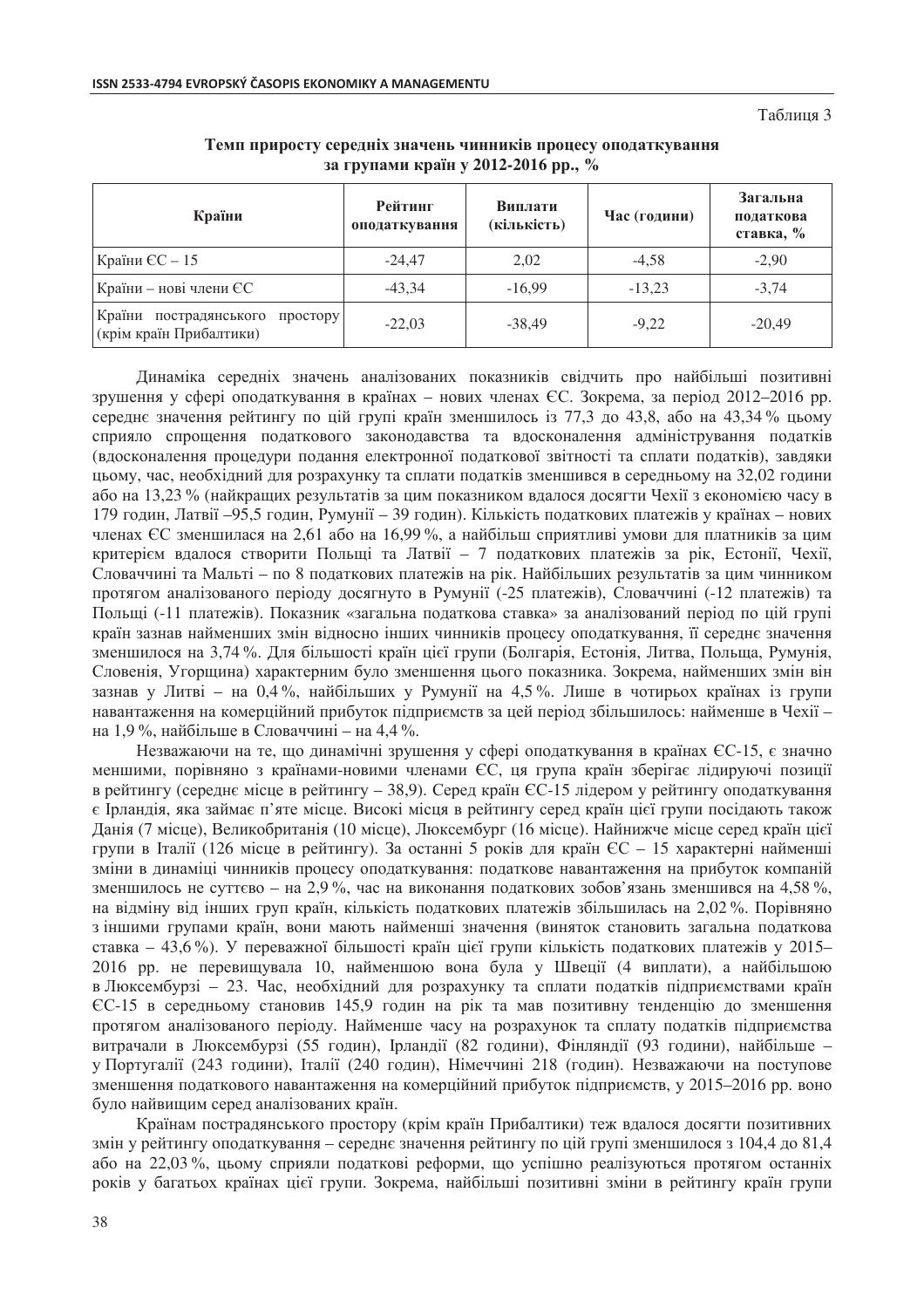за 2012–2016 рр. відбулись в Україні, Молдові, Казахстані, Таджикистані, Азербайджані, Білорусі, а найвищі позиції в рейтингу серед групи посідають: Грузія (22 місце), Молдова (31 місце), Азербайджан (40 місце), Росія (45 місце), Казахстан (60 місце). За даними звіту Doing Business -2017 у 2015-2016 рр. підприємства країн пострадянського простору в середньому сплачували 15,5 платежів на рік, що на 38,49% менше, порівняно з періодом 2012-2013 рр. (найменша їх кількість у Грузії, Україні, Азербайджані, Білорусі, Казахстані, Росії). Податкове навантаження на комерційний прибуток за останні 5 років зменшилось на 20,49 % та складало 39,2 % (найнижчий його рівень характерний для Вірменії, Грузії, Казахстану та Киргизстану). Час, необхідний для розрахунку та сплати податків зазнав найменших змін, відносно інших чинників оподаткування, зменшився на 9,22 % та в середньому становив 228,4 години (найкращі значення цього показника спостерігаються в Білорусі, Азербайджані, Казахстані, Молдові, Росії та Узбекистані).

Аналізуючи ефективність адміністрування податків в Україні, слід відмітити позитивну тенденцію підвищення рейтингу вітчизняної податкової системи в Індексі легкості ведення бізнесу, як наслідок прийняття Податкового кодексу та поступове впровадження податкової реформи. За рахунок запровадження електронної форми подання податкової звітності кількість податкових виплат вдалося зменшити до 5, а витрати часу на підготовку податкової звітності та сплату податків зменшились до 355,5 годин за рік. Однак витрати часу на сплату податків в Україні залишаються найбільшими серед аналізованих країн. Найменших змін зазнала й загальна податкова ставка, як відсоток від комерційного прибутку, рівень якої залишається високим як для країн пострадянського простору, так і загалом.

Незважаючи на позитивні тенденції зміни рейтингів податкових систем країн цієї групи, значення вище розглянутих чинників оподаткування є вищими, ніж у країнах - нових членах ЄС, що свідчить про існуючі проблеми оподаткування в окремих країнах пострадянського простору, зокрема, невідповідність національних податкових систем умовам соціально-економічного розвитку цих країн.

Висновки та перспективи подальших досліджень. Узагальнюючи результати дослідження, ми прийшли до таких висновків:

- оскільки результати досліджень міжнародних організацій, що оприлюднюються у вигляді індексів, визначають рейтинги конкурентоспроможності національних економік, в структурі яких міститься податкова складова, їх доцільно залучати до оцінки ефективності (результативності) адміністрування податків;

-Світовий банк спільно із компанією PriceWaterhouseCoopers оперують достатньою базою даних за необхідними податковими чинниками, що дозволяє здійснювати їх порівняльний аналіз, в тому числі між країнами (їх групами) та визначати тренди в оцінюванні ефективності адміністрування податків. Тобто, з поміж аналізованих індексів, найдоцільніше як інформаційну базу для формування комплексної методики оцінки ефективності системи адміністрування податків використовувати результати досліджень, що оприлюднюються в рамках Індексу легкості ведення бізнесу:

-за результатами аналізу сплати податків (Індекс легкості ведення бізнесу) вдалось встановити: незважаючи на найменші динамічні зміни в чинниках процесу оподаткування, найбільша ефективність системи адміністрування податків характерна для країн ЄС-15; завдяки спрощенню податкового законодавства та вдосконалення адміністрування податків (вдосконалення процедури подання електронної податкової звітності та сплати податків) найбільших позитивних змін в ефективності адміністрування податків вдалось досягнути країнам - новим членах ЄС; позитивні зрушення в напрямку підвищення ефективності адміністрування податків, завдяки найбільшому зменшенню податкового навантаження та кількості податкових виплат, порівняно з іншими групами країн, вдалося досягнути у країнах пострадянського простору;

Світового -здійснений аналіз за даними банку та аудиторської компанії PriceWaterhouseCoopers дозволив з'ясувати, що незважаючи на позитивні тенденції, які встановились протягом останніх 5 років, ефективність системи адміністрування податків в Україні, порівняно з іншими країнами є дуже низькою.

Отримані результати свідчать про доцільність здійснення подальших досліджень, зокрема в частині встановлення взаємозв'язку між чинниками процесу оподаткування та результуючим показником (рейтингом оподаткування) в аналізованих групах країн.